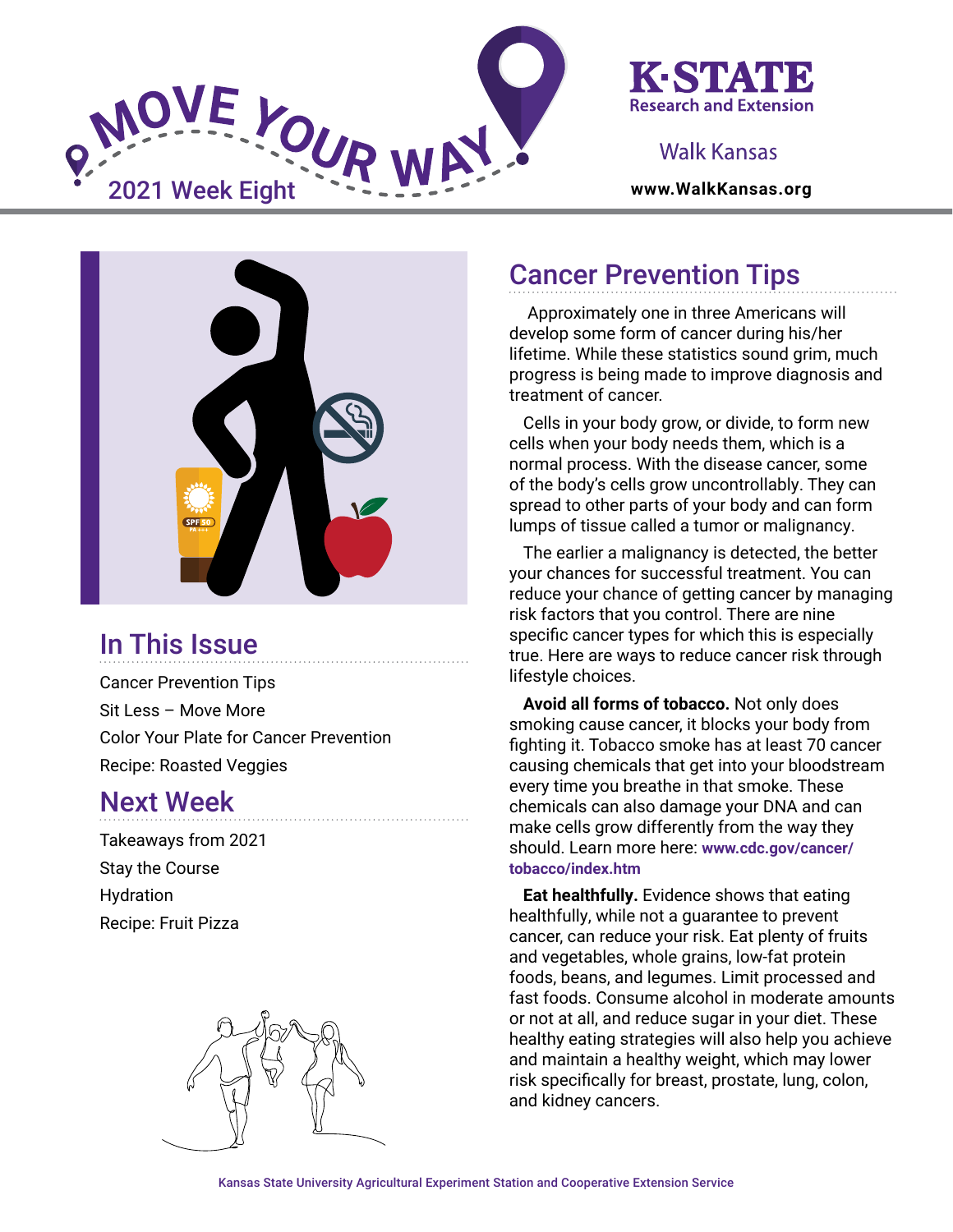**Exercise regularly and maintain a healthy weight.**

Physical activity is helpful in controlling weight, and even if you don't lose weight, exercise will help protect you. It can reduce your risk of colon cancer and helps reduce a woman's risk of breast and reproductive cancers.

**Protect yourself from the sun.** Skin cancer is common and one of the most preventable. The sun naturally gives out ultraviolet radiation (UV) and these UV rays damage skin. Tanning beds and sun lamps will do the same, only the UV from these is artificial. Too much UV radiation can damage the DNA in skin cells and can lead to skin cancer.

Avoid midday sun, between 10 a.m. and 4 p.m., when the sun's rays are strongest. Stay in the shade as much as possible, wear sunglasses, and cover areas of exposed skin. Don't skimp on sunscreen (SPF of at least 30) and reapply every two hours. Adults, be a good role model for skin protection as 80% of a person's lifetime sun exposure is acquired before age 18.

**Get vaccinated.** Certain viral infections can cause cancer, so talk to your doctor about vaccination against Hepatitis B and HPV (recommended for girls and boys ages 11–12.)

**Get regular medical care.** Self-exams and screenings for various types of cancers will increase your chances of discovering cancer early, when treatment is most effective. Talk with your doctor about the best cancer screening plan and schedule for you.

You can find more tips here: **[www.cdc.gov/](https://www.cdc.gov/cancer/dcpc/prevention/index.htm) [cancer/dcpc/prevention/index.htm](https://www.cdc.gov/cancer/dcpc/prevention/index.htm)** or at **[www.](https://www.kucancercenter.org/outreach/prevention/preventable-cancers?reloadts=1620760614370) [kucancercenter.org/outreach/prevention/preventable](https://www.kucancercenter.org/outreach/prevention/preventable-cancers?reloadts=1620760614370)[cancers?reloadts=1620760614370](https://www.kucancercenter.org/outreach/prevention/preventable-cancers?reloadts=1620760614370)**

## Sit Less – Move More

#### **How exercise lowers your cancer risk**

We continue to learn more about the protective role that regular physical activity plays in prevention and management of almost all chronic diseases, including cancer. Exercise can help reduce your risk of certain cancers and can improve the effectiveness of treatment and quality of life for those who have cancer.

Following the recommendations provided by the Physical Activity Guidelines for Americans (**[health.](https://health.gov/our-work/physical-activity) [gov/our-work/physical-activity](https://health.gov/our-work/physical-activity)**) can contribute to the prevention of bladder, breast, colon, esophagus, kidney, stomach, and uterine cancer. Exercise can also help improve survival rates for people with breast, colon, and prostate cancer.

For those with cancer and receiving treatment, moderate exercise can help reduce side effects of treatment, like fatigue, and provide better quality of life. Physical activity recommendations, for those who have cancer, include 30 minutes of moderate activity 3 times a week (90 minutes total) and some strengthening exercises 2 to 3 times/week.

So, how does exercise actually lower your cancer risk? First, it helps you maintain a healthy weight. Exercise helps your body regulate hormone levels, as some hormones increase cancer risk. Exercise also speeds digestion, reducing time that potentially harmful substances are in the colon.

While we talk about the need to get moderate or vigorous activity, it is also so important to limit extended periods of sitting. This also increases cancer risk, even if you exercise regularly. Get up and move for a couple of minutes during every hour you are awake, and more often if possible.



## HealthQuest Survey

State employees/spouses seeking HealthQuest credit for participation in Walk Kansas are invited to enter their employee information through this survey:

**[kstate.qualtrics.com/jfe/form/](https://kstate.qualtrics.com/jfe/form/SV_004TEc6Y2znndwW) [SV\\_004TEc6Y2znndwW](https://kstate.qualtrics.com/jfe/form/SV_004TEc6Y2znndwW)**

The survey will remain open through July 1 after which all data provided will be forwarded to HealthQuest. Participation in Walk Kansas will provide 4 credits.